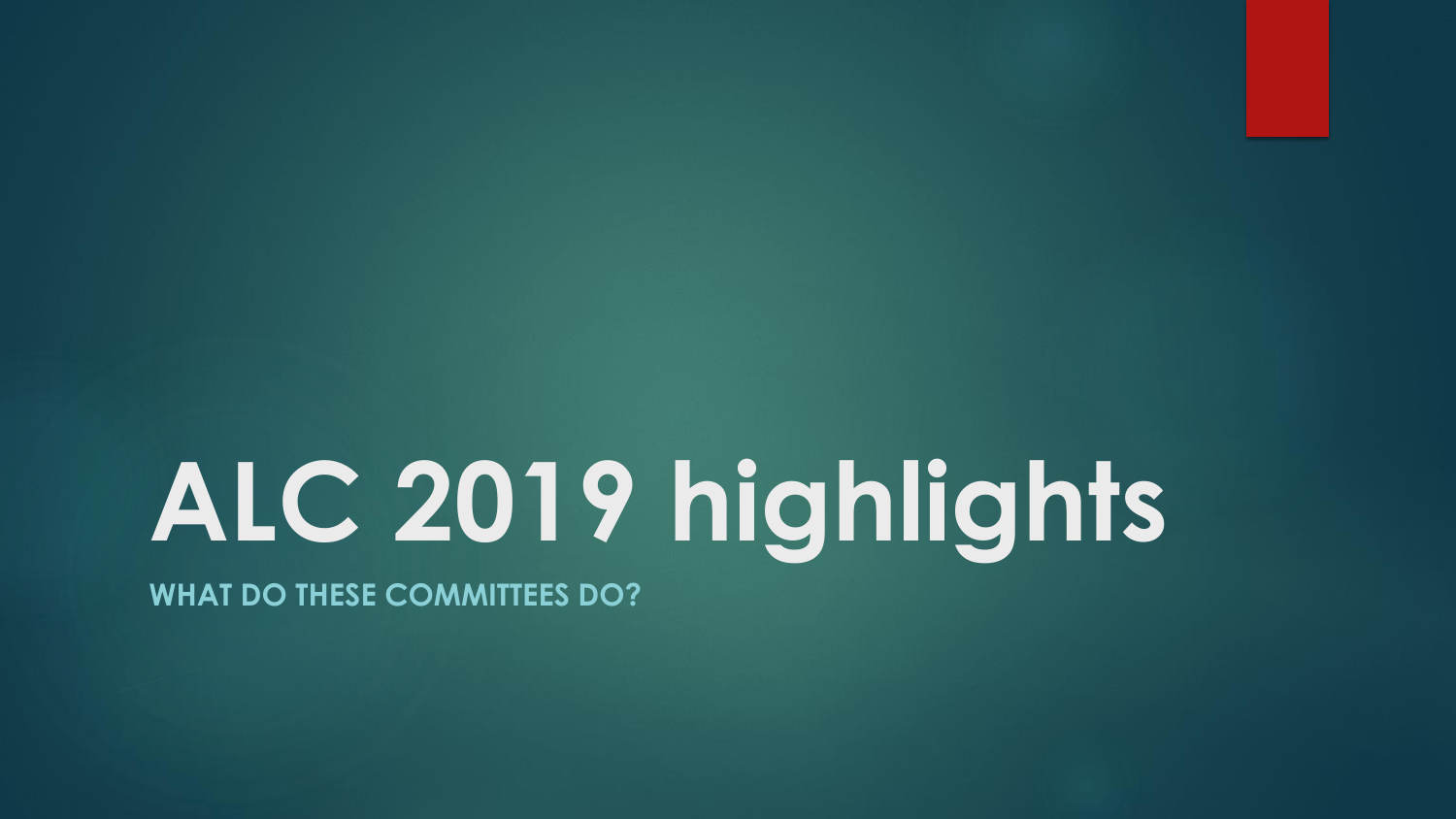# **Worship & Music committee**

- **W&M arranged for guest worship leaders for when Pastor Nancy is away from Ascension.**
- **W&M facilitated collaboration and coordination between Pastor Nancy, assorted Choirs, musicians, ushers, Liturgical assistants, and Communion assistants to provide a pleasant, efficient worship experience for the congregation.**
- **W&M created a formal mechanism for tracking service settings used throughout the year.**
	- From January through Sept. 2019 an average of 55 adults and 7 children worshiped in 37 worship services.
	- $\blacktriangleright$  This compares to January through Sept. 2018, which had an average of 55 adults and 6 children.
- **W&M acted on a suggestion from CFC which resulted in changing the format of the weekly bulletin to save a considerable amount of paper.** 
	- $\blacktriangleright$  The general form of the bulletin (the reusable portion) is on white paper while the portion that's specific to a given week is printed on one sheet of flesh-colored paper.

#### **W&M facilitated variety in our worship experience**

- Provided a variety of service leaders, including:
	- Dr. Thomas/Good Shepherd, Reverend Ann Larson, Wanda Hines (JUMP), Senator/Reverend Debbie Ingram, and Father Micah from St. Timothy's
- **Arranged for an assortment of Temple Talks**
- **Facilitated a variety of worship types** 
	- ▶ Worship at North Beach, Blessing of the Animals, Youth Sunday
- **W&M arranged for pot-luck gatherings mid-week during Lent**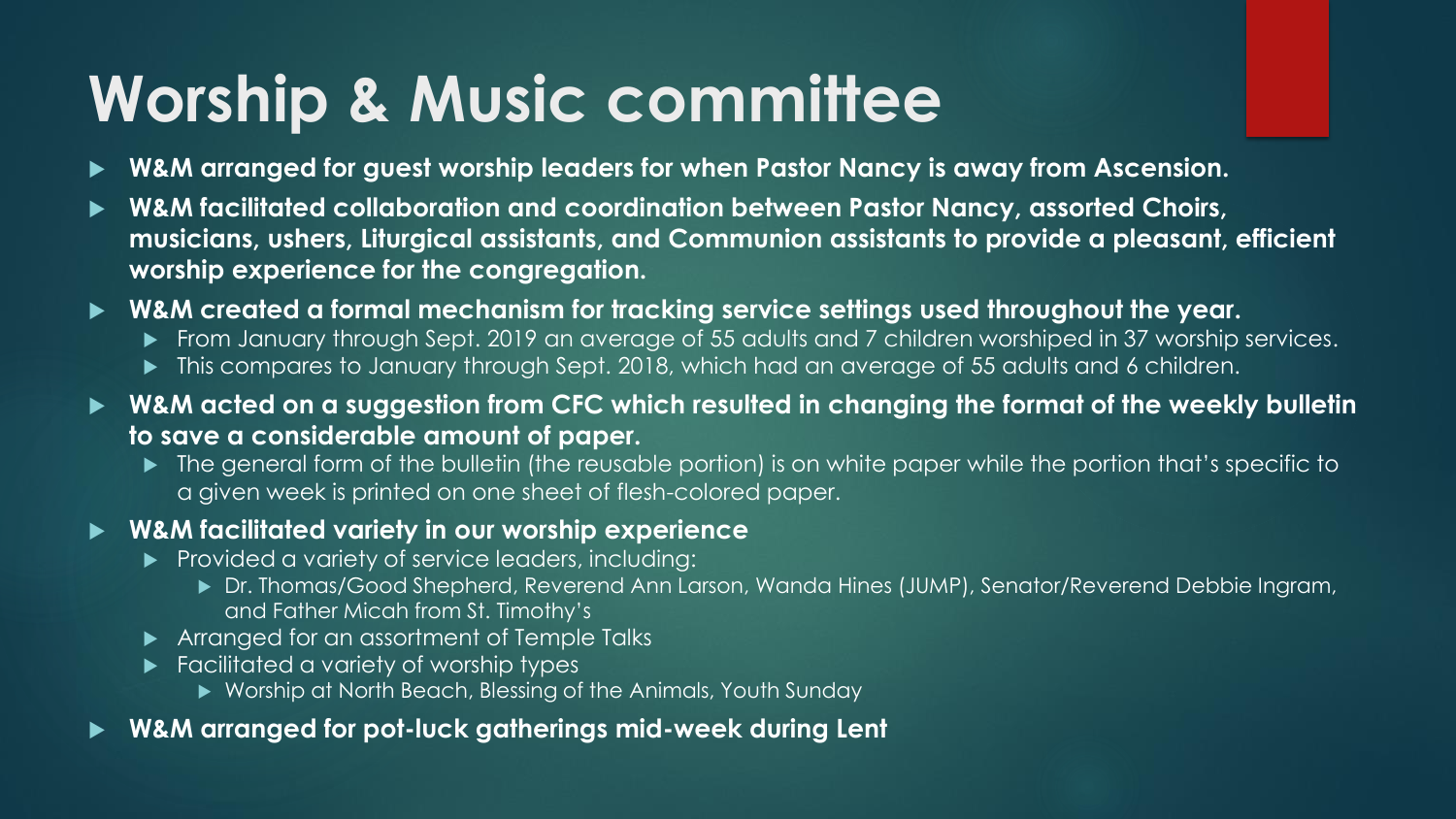# **Mutual Ministry committee**

The Mutual Ministry Committee (MMC) is considered to be the Human Resources committee for ALC.

- **MMC met monthly during the year to consider and to address personnel matters and issues arising from the congregation.**
- **MMC made a recommendation to Council for a constitution discrepancy related to the term limits of Council Officers.** 
	- The recommendation was that Officers may serve a total of 6 years (two 3 year terms) which was ultimately brought to the Congregational Meeting.

 **MMC reviewed the Congregation Evaluation responses to questions rating the services, the congregation, Pastor Nancy, and other staff.** 

 $\triangleright$  MMC then provided feedback to Council.

**MMC developed Self-Evaluations for Pastor and church staff.**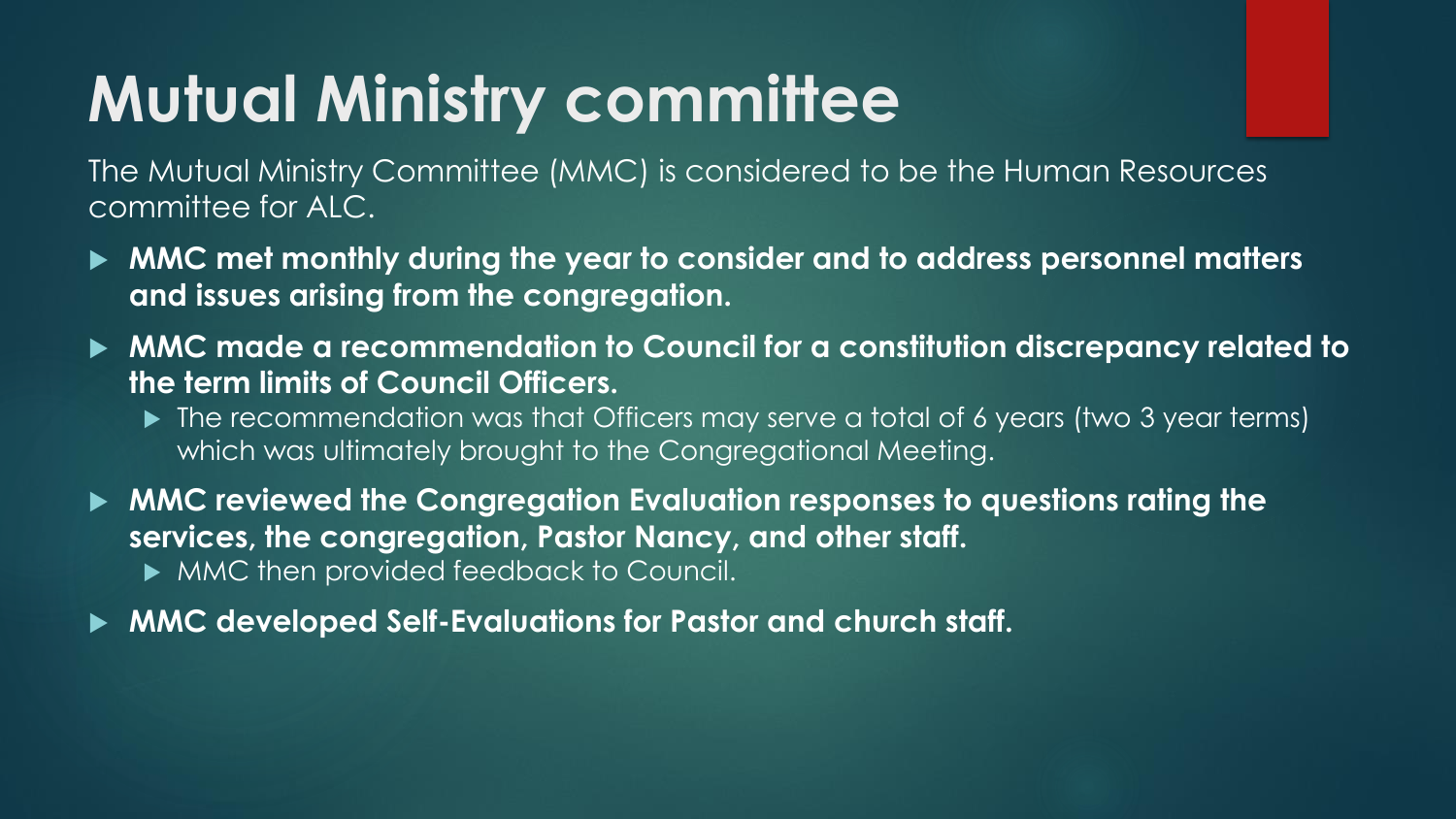# **Education committee**

#### **Sunday School now has 4 full classes of youth plus a thriving class of parents.**

- ▶ There were 34 registered children and youth in Sunday school
- $\blacktriangleright$  This includes 7 confirmands and 3 classes of pre-K to 7th graders
- Attendance averaged 13 weeks per child (not including Confirmation, for which the 7 confirmands attended the majority of the classes)."
- ▶ We welcomed 2 new families to our program last school year and a third family new this fall.
- Attendance each week has been fairly steady across each class.

#### **Education Committee…**

- $\blacktriangleright$  kicked off our year with our annual service on North Beach,
- learned about Martin Luther and the history of the Lutheran church,
- $\blacktriangleright$  had our annual Christmas pageant,
- ▶ celebrated "Love" Sunday,
- made Resurrection egg sets to learn about Holy Week and Easter, and
- $\blacktriangleright$  had a great youth Sunday!

#### **We had a few of our youth serving as ushers in 2019**

▶ We have several new youth that are excited to get involved in serving next year.

**We also had a small but successful Kidz Kamp during the summer months.**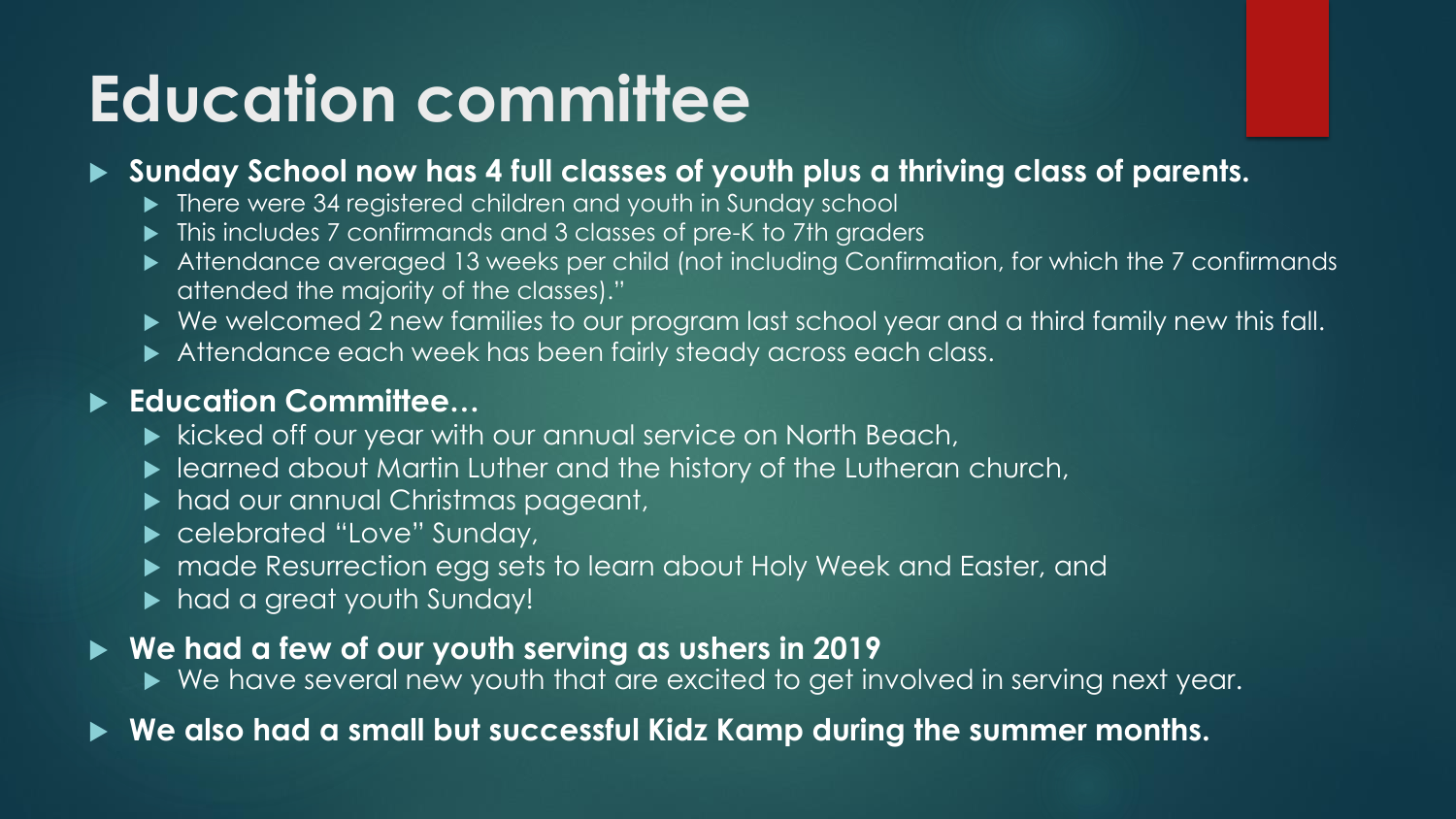# **Social Action committee**

**Social Action Comm. facilitated 7 Educational Temple Talks and Coffee-Hour Programs**

#### **Social Action Comm. sponsored 5 Fellowship Events and Fundraisers**

- Oktoberfest Fundraiser for Hurricane Victims through ELCA
- Christmas Lutheran Church/National Cathedral Advent Service Simulcast Breakfast and Fundraiser for Bright Stars of Bethlehem Scholarships
- Scandinavian Dinner in support of Meal Packaging Event
- $\triangleright$  Coffee Hour celebrating 40 years of Meals on Wheels
- ▶ Chicken Barbecue in support of Meal Packaging Event

▶ Social Action Comm. successfully advocated for financial and other support to many local **charities, including:** 

- ANEW Place (*transitional housing and rehab program for homeless adults*)
- Ascension Quilters
- ▶ Chittenden County Food Shelf
- ▶ Cooperative Christian Ministry at UVM
- ELCA Hunger Appeal/Disaster Relief
- Good News Garage
- $\blacktriangleright$  McClure Miller Respite House
- $\blacktriangleright$  JUMP
- **Lutheran World Relief**
- ▶ Vermont Interfaith Action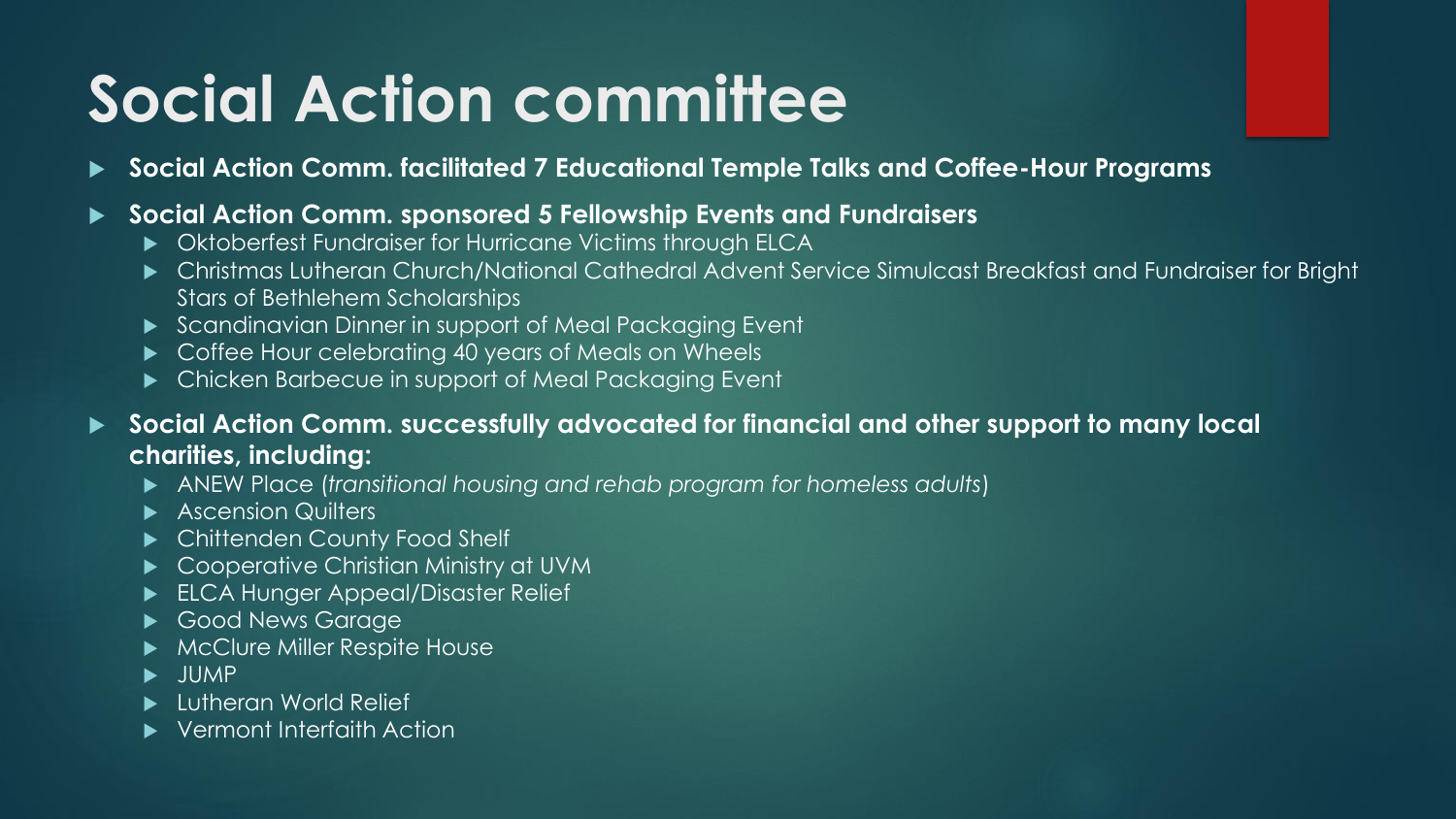# **Social Action committee, pg. 2**

#### **Social Action Comm. participated in 5 Legislative-related activities:**

- ▶ Bread for the World (*collective Christian organization urging US lawmakers to end hunger at home and abroad*) Offering of Letters (2 campaigns)
- ONE (*global campaign to end extreme poverty and preventable disease by 2030*) letter writing campaigns (3: in support of BUILD Act, Global Fund Program, and Global Fragility)
- Fund for Global Health letter writing campaign to support increased funding for US AID Tuberculosis Program
- ▶ Attendance at Vermont Senate Budget Hearings
- **Letter to US Department of Agriculture Food and Nutrition Service to comment against revising categorical** eligibility in the Supplemental Nutrition Assistance Program (SNAP), which, if implemented, would lead to over 13,000 Vermonters losing benefits

#### **Social Action Comm. coordinated special activities and events:**

- Meal Packaging (12, 000 meals)
- Student Meal for Cooperative Christian Ministry at the University of Vermont
- Giving Tree
- Abenaki Food Shelf
- **Fair Trade Coffee Project (ongoing)**
- Shelburne Charlotte Hinesburg Interfaith Projects (SCHIP, *area faith communities working together to raise funds for grants to local communities through SCHIP's Treasures Resale Shop*, ongoing)
- Endorsement of 6/16/19 Conference, "Responding to the Humanitarian Migrant Crisis"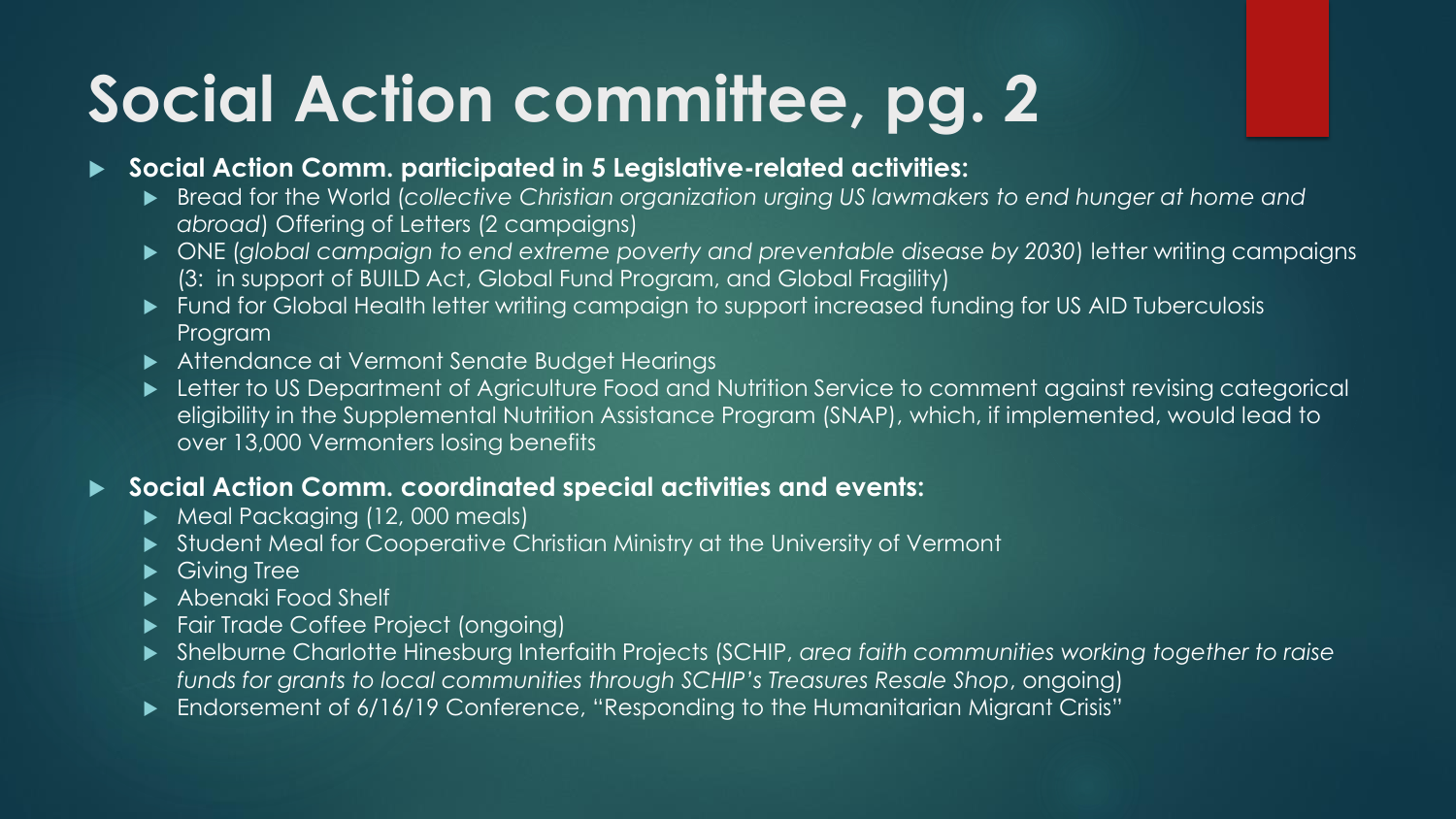# **Long Range Planning committee**

- **Long Range Planning Comm. (LRPC) completed a congregation needs survey and Mud Morning2 workshop**
	- $\blacktriangleright$  The combination of these two activities gave us a comprehensive perspective on the direction the congregation desired to go and what needed to be done to enable that direction.
- **LRPC arranged a preparation meeting for our consultation with J.Spann (building consultant for ELCA Mission Investment Fund).**
	- $\blacktriangleright$  This workshop was facilitated by B.Lemley and was focused on composing a "Needs" assessment".

 **LRPC arranged a meeting between ALC members and the ELCA representative for church architecture (Jeff Spann).**

► He provided many useful recommendations, both for the building/grounds themselves and for how our evaluative procedure ought to run.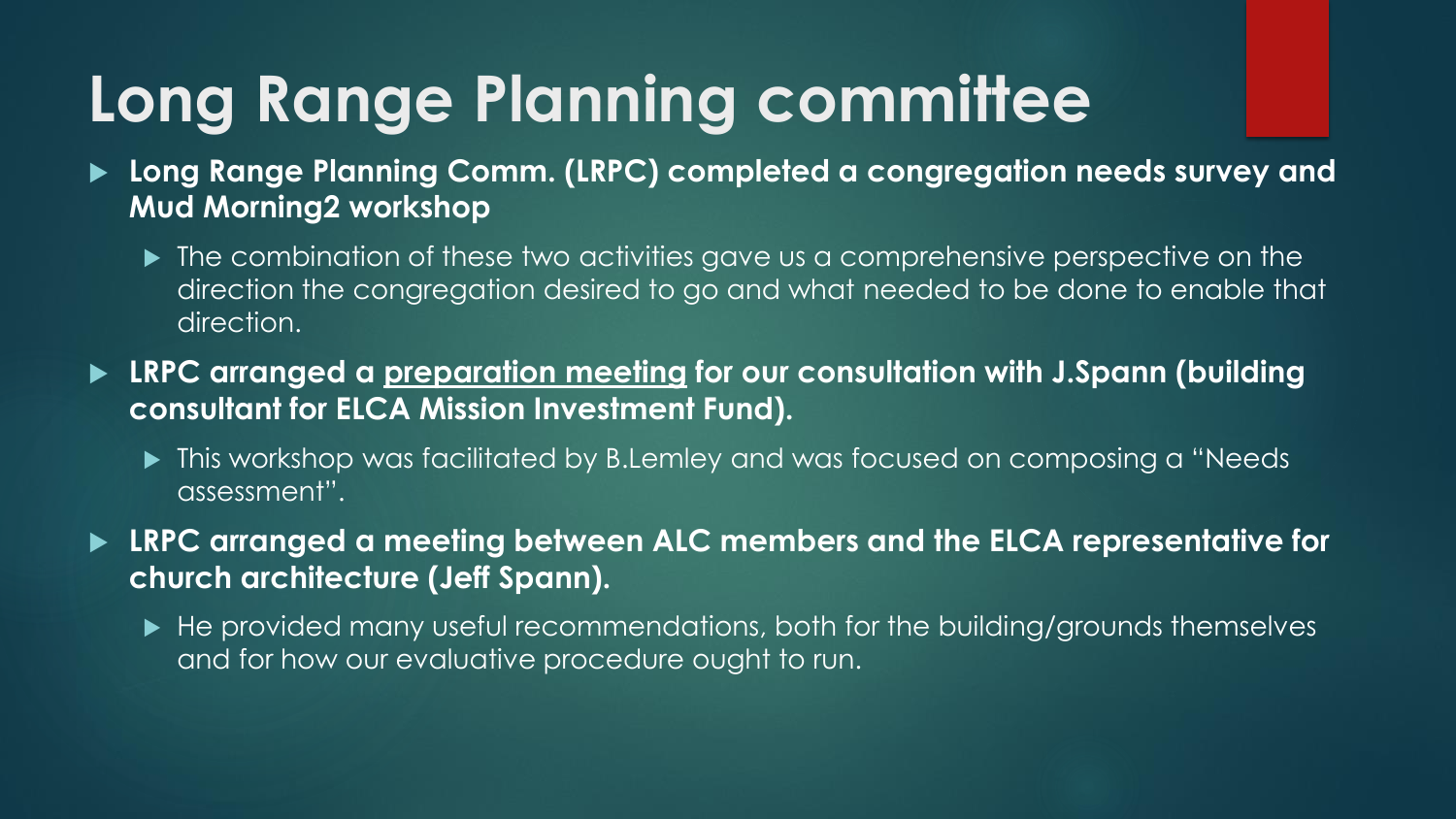### **Property committee**

- **Property Comm. initiated a task force that has developed a landscaping plan**
- **Developed a playground improvement addressing safety concerns**
- **Completed modification of outdoor storage shed to accommodate our mowing machines**
- **Installed LED motion sensor light over outside door to annex**
- **Attended a Safety/Emergency Planning Meeting presented by Homeland Security**
- **Sponsored CONGREGATION spring work/cleaning day:**
	- Washed windows inside and out
	- ▶ Did general dusting including sills, shelves, cobwebs, basement stairs, etc
	- ▶ Sorted and cleaned the main kitchen and refrigerator
	- $\blacktriangleright$  Cleaned surfaces in the Sunday School room and nursery,
	- Did general yard work
	- Removed of pine needles from the roof
	- **Fi** Flushed the roof rain gutters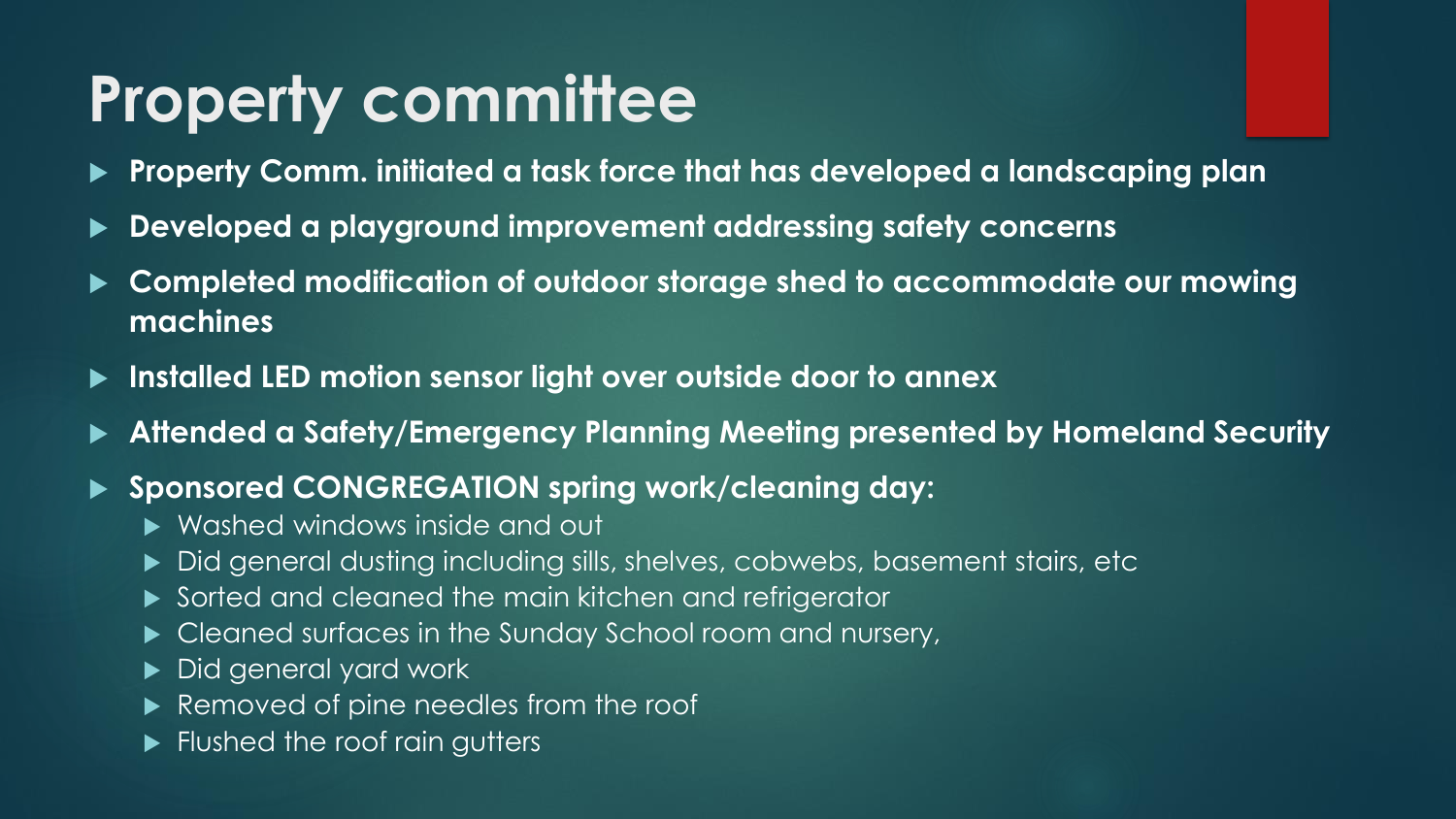## **Finance committee**

- **The Finance Committee worked closely with the Council and the Stewardship Committee to implement the successful "Raise the Bar" campaign to help balance the 2019 budget.**
- **Quarterly investment reviews and portfolio adjustments were held with our financial advisor Thrivent Financial.**
- **The Committee provided quarterly reports on the financial health of the congregation to all members**
- **Long term space use contracts were negotiated in concert with other committees and staff and extended with two tenants, St. Timothy and Prevent Child Abuse Vermont.**
- **The Finance Committee took the lead in assisting and compiling the 2020 draft budget with all committees.**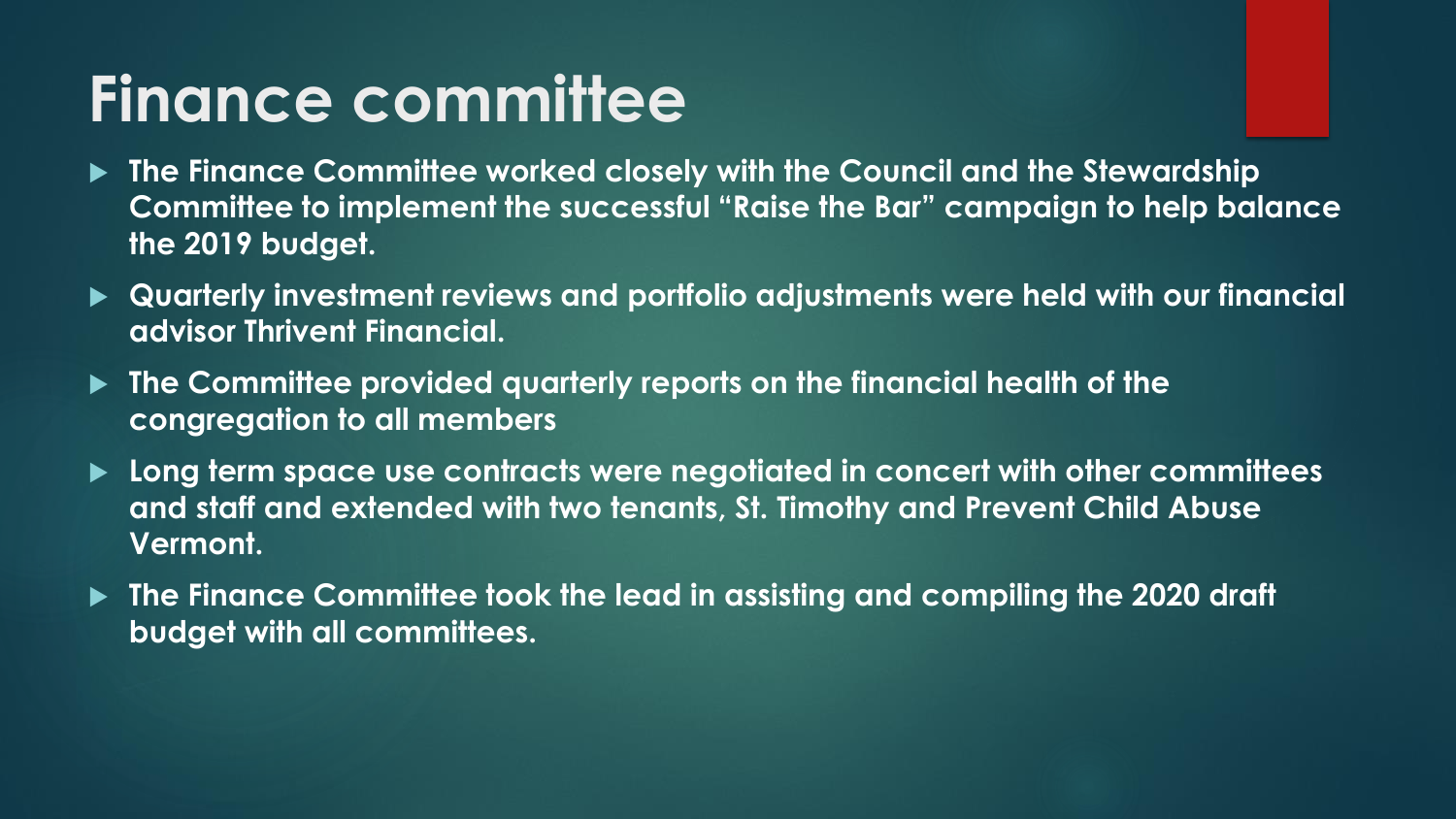### **Memorials and Celebrations committee**

- **The amount in the M&C fund** (as of Sept'19) **is \$17,886.86**
	- Project grants from this fund can be requested to pay for needs of the congregation by filing out a request form and submitting it to M&C for consideration.

#### **Labeled envelopes for donations to the M&C fund have been produced listing:**

- Donor,
- ▶ Amount,
- $\triangleright$  Date to be recognized in bulletin,
- ▶ Flowers, or In honor/memory of: General Fund or Other designation.
- $\blacktriangleright$  These will be placed to the right of the entrance to the Sanctuary

#### **Ron Ulmer will be creating a bench for the Memorial garden.**

- ▶ The bench will be crafted from the remaining wood of the Memorial Garden Cross
- $\blacktriangleright$  The project will include applying wood preservative for both the bench and the cross.
- Cindy Ulmer will inquire about the cost of a plaque with the inscription "And God planted a seed," which will be applied to the bench.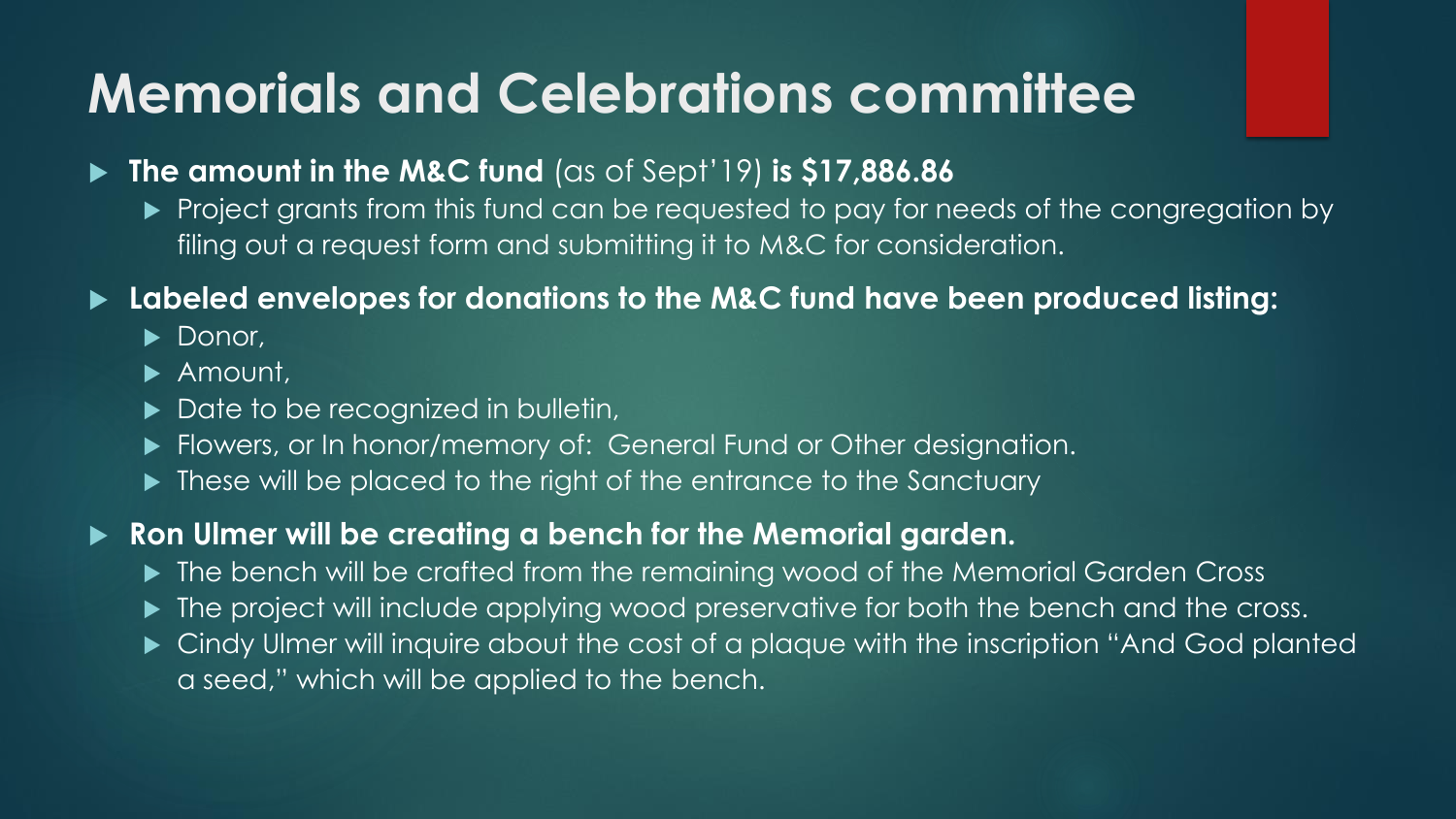### **Stewardship committee**

- **Launched the "Raise the Bar" campaign in January to meet and/or exceed the financial needs of the 2019 budget passed by the congregation.**
	- ▶ The "high bar" was set at 8% to balance the budget.
		- The congregation generously responded to the challenge and pledged more than 10% to balance the 2019 budget.
	- Through August 2019, receipts are an additional 6% ahead of budget. Thank you!
- **Collected Time & Talent participation/volunteer commitments from church members.**
- **Organized spring Time & Talent Fair and Coffee Hour (hosted by Church Council) to better introduce committees and ministries to church family and friends.**
- **Tabulated and distributed Time & Talent volunteer information and commitments to all committees for action.**
- ► Coordinated 2020 budget with Finance Committee and Church Council for the 2020 fall stewardship **campaign.**
- **Organized and carried out the 2020 fall stewardship campaign.**
	- Chose Transformation (Romans 12:2) as the campaign's theme and Scripture guidance. Thanks to John Fritsche for his suggestion.
	- Scheduled four temple talks (Barry Lemley, Beth Dreibelbis, Erik Breiland and John Fritsche).
	- Sent out the stewardship letter with theme and important dates and events.
	- Planned the fall Time & Talent Fair and Coffee Hour, with the distribution of the Time & Talent forms, for Oct. 6.
	- Updated and planned distribution of new pledge card and financial information.
	- Planned and hosted celebratory Stewardship Sunday (Oct. 13) Potluck Luncheon.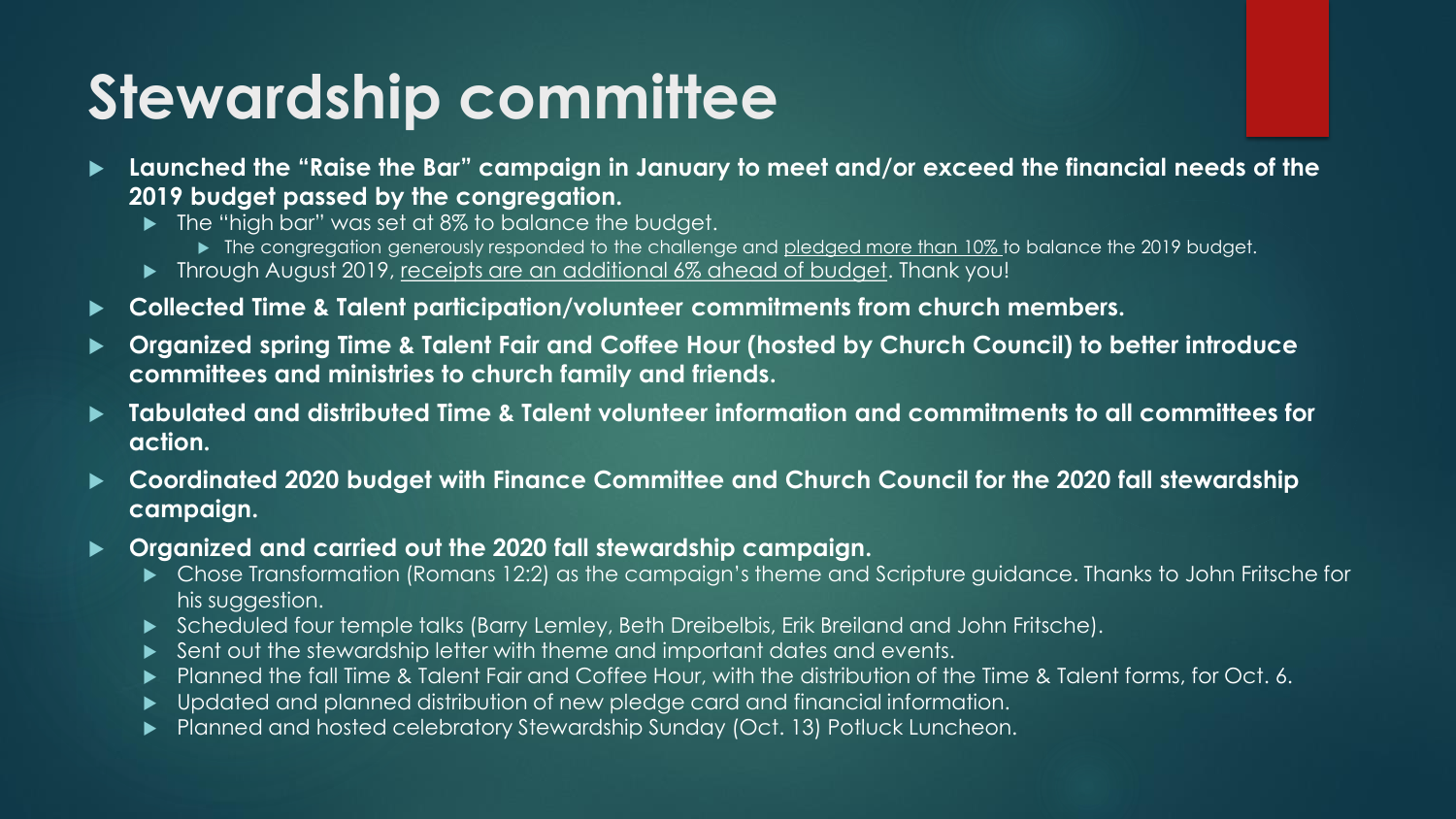## **Care for Creation committee**

*Note: By the end of 2018 the carbon emissions from energy use at Ascension totaled about 28 tons of CO2, 77% of which was from burning natural gas to heat the church building and the remaining 23 percent from the electricity we use. This is only 46 percent of the 61 tons CO2 in 2005.* 

- **Sponsored an Earth Day Celebration: Pollinators**
- **C4C members attended Water Action Network Meetings at Echo and Montpelier**
- **3 C4C members attended Clean Water Day at Montpelier**
- **Climate Action Campaign in April encouraged members to Act for the climate letter writing campaign in support of passage of S. 96, the clean water funding bill**
- **Policy was changed in kitchen to stop using any paper goods except napkins**
- **C4C facilitated writing a letter to TJ Donavan pertaining to "Endangered Species Threatened", asking him to join CA and MA in a suit.**
- ▶ C4C sponsored a Sacred Waters Canoe Trip and Hike ( Funded through grant from NE Grassroots **Foundation)**
- **11 members of ALC rang bells for the Climate Strike 0 9/20, while Pastor and several others joined a rally on Church Street**
- **C4C members have joined the Vermont Clean Water Network and collaborated with other network members on taking steps to nurture a culture of clean water.**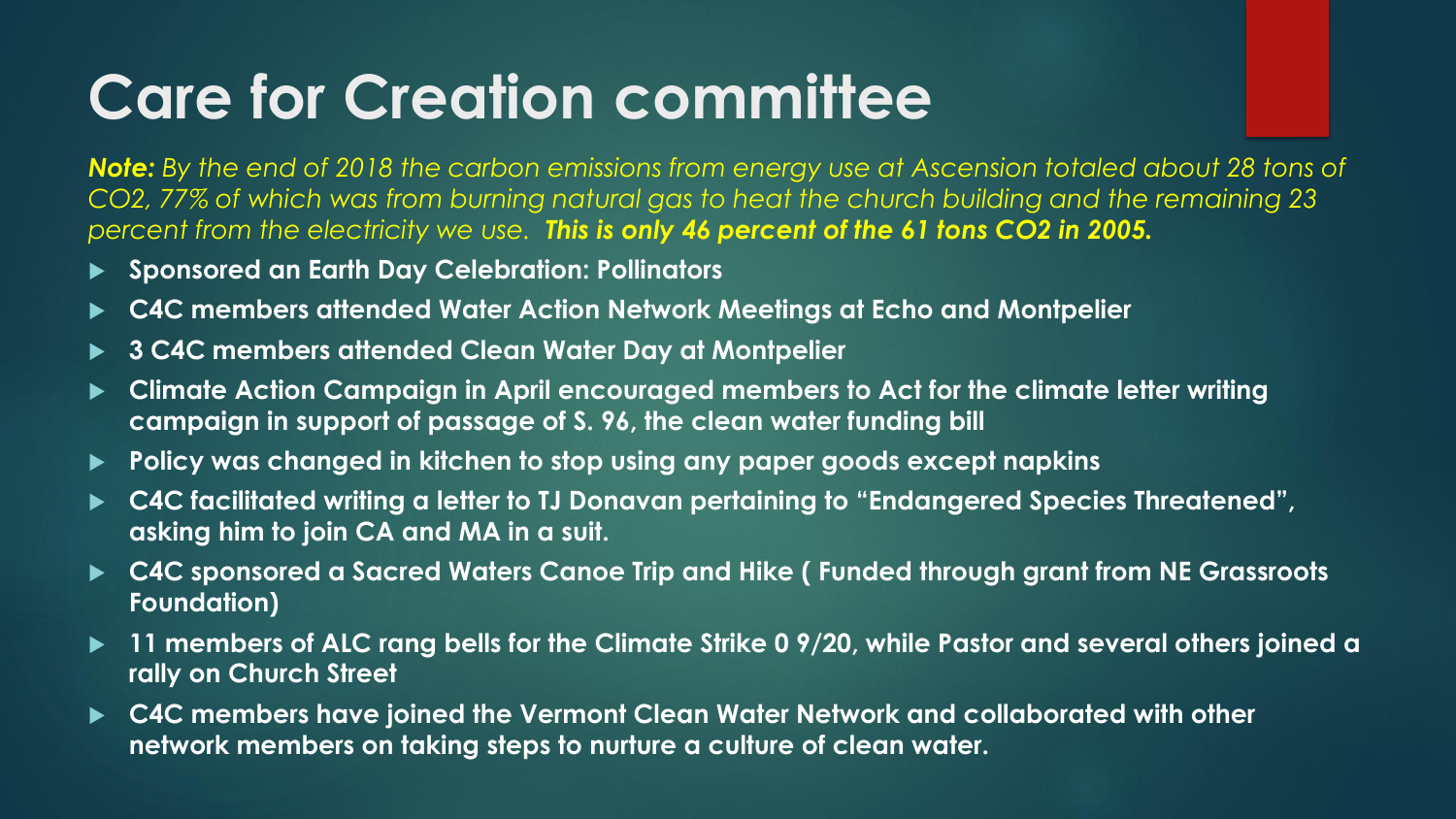# **Care for Creation committee, pg. 2**

- **In January, members of C4C traveled to Montpelier to participate in a Vermont Clean Water Day.** 
	- ALC followed up by working with our congregation to support action by the Vermont Legislature to advance action needed to protect Vermont waters.
- **In April, C4C led congregation efforts to voice support for state legislation to fund a sustained water clean-up program in Vermont.**
	- $\blacktriangleright$  This was eventually enacted into law in June.
- **In April and May, C4C began publicizing the availability of the Congregational Watershed Discipleship Manual that Richard Butz and Pastor Nancy developed for Vermont Interfaith Power and Light over the last year.**
- **On June 9, C4C funded and led a congregation canoe trip with naturalists from the Lake Champlain Maritime Museum on the LaPlatte River.**
	- A total of 39 people participated.
- **On September 9th, C4C helped to organize, to raised funds for, and participated in the Sacred Waters Canoe Trip and Hike sponsored by Ascension, All Souls Interfaith Gathering, VTIPL, and ECHO.**
- **C4C introduced the "Brain Bytes" feature in the weekly church E-News.** 
	- ▶ The "Brain Bytes" offers interested readers links to interesting ideas about applying a commitment to caring for Creation in our daily lives.
	- $\blacktriangleright$  The articles address a wide range of topics from personal health to protecting the local environment.